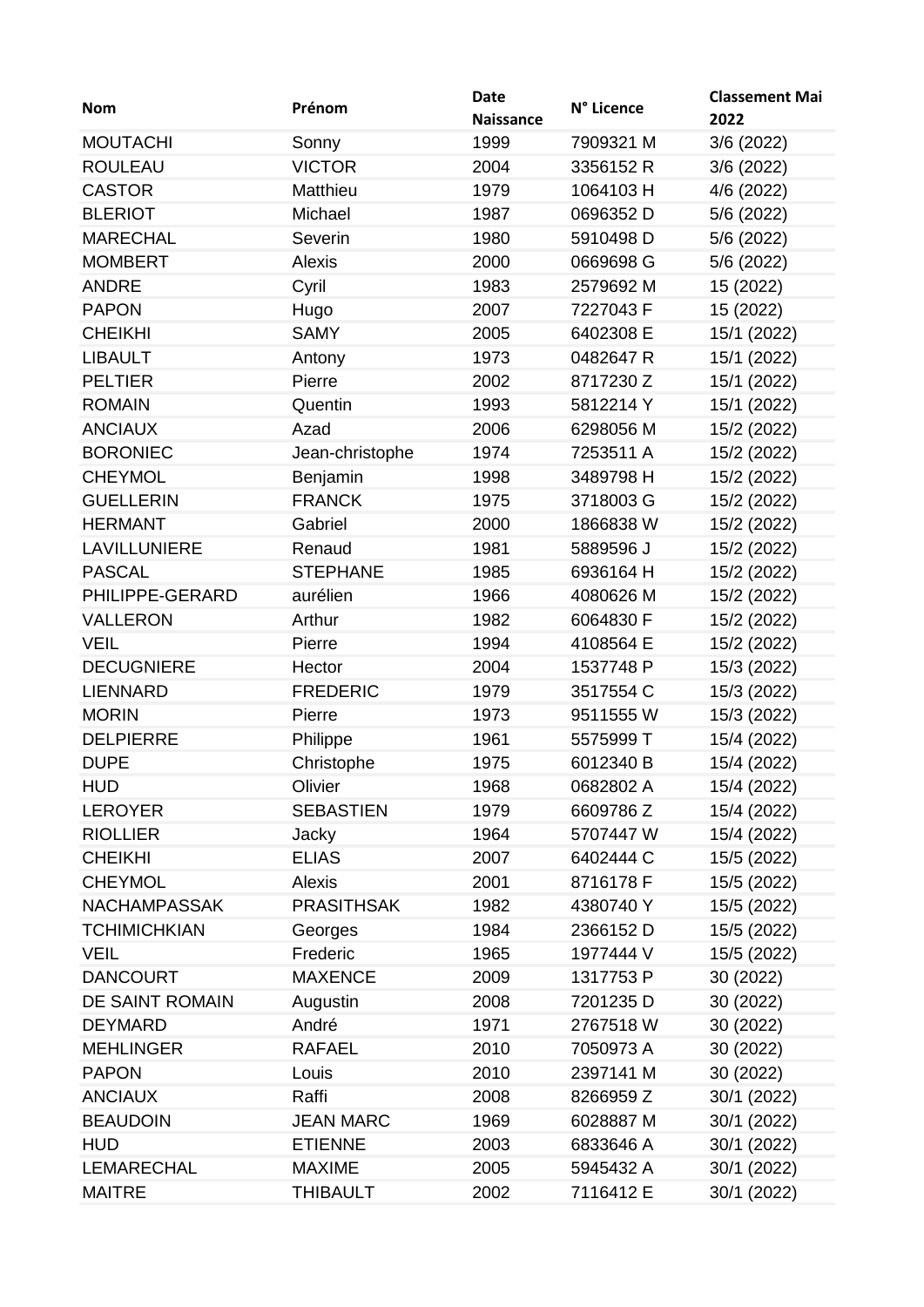| <b>MORELLE</b>     | Dominique       | 1961 | 1977443 U | 30/1 (2022) |
|--------------------|-----------------|------|-----------|-------------|
| <b>PAPON</b>       | François        | 1978 | 1319288 H | 30/1 (2022) |
| PHILIPPE GERARD    | <b>EDSON</b>    | 2008 | 0593221 E | 30/1 (2022) |
| <b>PIERRE</b>      | <b>BAPTISTE</b> | 2009 | 2575427 B | 30/1 (2022) |
| <b>SOILLY</b>      | Yann            | 1985 | 8609307 S | 30/1 (2022) |
| <b>TAMBICANNOU</b> | <b>TAO</b>      | 2008 | 0610219 F | 30/1 (2022) |
| <b>ERHARD</b>      | <b>RENAUD</b>   | 1975 | 3189172R  | 30/2 (2022) |
| <b>GORDON</b>      | Fabrice         | 1979 | 5161626 M | 30/2 (2022) |
| <b>JULES</b>       | Hartuey         | 2011 | 2718700 H | 30/2 (2022) |
| <b>MEHLINGER</b>   | <b>FREDERIC</b> | 1977 | 0591289 E | 30/2 (2022) |
| <b>NIEDT</b>       | Christophe      | 1972 | 3824849 U | 30/2 (2022) |
| <b>PEGARD</b>      | <b>THEO</b>     | 2006 | 3817859 W | 30/2 (2022) |
| PEGARD-PETROVIC    | Enzo            | 2003 | 6046976 Z | 30/2 (2022) |
| <b>SELAS</b>       | Arnaud          | 1978 | 3023319 R | 30/2 (2022) |
| <b>AUDEBERT</b>    | <b>Brice</b>    | 1981 | 1646009 P | 30/3 (2022) |
| <b>BROWAEYS</b>    | <b>THOMAS</b>   | 2011 | 1388160 U | 30/3 (2022) |
| <b>CHEIKHI</b>     | Houari          | 1976 | 5641037L  | 30/3 (2022) |
| <b>COAN</b>        | <b>THOMAS</b>   | 1974 | 5800619 V | 30/3 (2022) |
| <b>DEMAREST</b>    | <b>CLEMENT</b>  | 2007 | 4218285 S | 30/3 (2022) |
| L'HELGOUALC'H      | Yann            | 1985 | 9238217 P | 30/3 (2022) |
| <b>LEVEILLE</b>    | <b>Nicolas</b>  | 1977 | 8746985 S | 30/3 (2022) |
| <b>LEVEILLE</b>    | <b>PIERRE</b>   | 2010 | 1737738 V | 30/3 (2022) |
| <b>MORIN</b>       | Leo             | 2003 | 9299835 R | 30/3 (2022) |
| <b>MORIN</b>       | <b>NILS</b>     | 2006 | 5942061L  | 30/3 (2022) |
| <b>NOVELLI</b>     | <b>Bernard</b>  | 1967 | 1548674 R | 30/3 (2022) |
| <b>ROCHOIS</b>     | Philippe        | 1967 | 4508031 H | 30/3 (2022) |
| <b>CHEYMOL</b>     | <b>MARTIN</b>   | 2008 | 4375604 R | 30/4 (2022) |
| GIGOU              | François        | 1978 | 3782301 W | 30/4 (2022) |
| <b>GROST</b>       | Philippe        | 1972 | 9439398 P | 30/4 (2022) |
| <b>LEBEL</b>       | <b>CYRIL</b>    | 1968 | 0349347 Z | 30/4 (2022) |
| <b>MAITRE</b>      | Ludovic         | 1970 | 3805354 D | 30/4 (2022) |
| <b>TAMBICANNOU</b> | <b>DOAN</b>     | 2004 | 6425775 M | 30/4 (2022) |
| <b>TAMBICANNOU</b> | <b>THIERRY</b>  | 1973 | 3361923N  | 30/4 (2022) |
| <b>BAUDIN</b>      | <b>MAXIME</b>   | 2009 | 0616304 V | 30/5 (2022) |
| <b>BEAUFILS</b>    | Joseph          | 2007 | 6768510 A | 30/5 (2022) |
| <b>BENARD</b>      | <b>MAXENCE</b>  | 2009 | 2068511 F | 30/5 (2022) |
| <b>BESNARD</b>     | Sebastien       | 1974 | 8090829 D | 30/5 (2022) |
| <b>BLANCO</b>      | <b>VICTOR</b>   | 2009 | 8223874 T | 30/5 (2022) |
| <b>BONSERGENT</b>  | <b>MAXIME</b>   | 2008 | 9421747 D | 30/5 (2022) |
| <b>BORD</b>        | Malo            | 2008 | 7174085 T | 30/5 (2022) |
| <b>BURGERT</b>     | <b>ADRIEN</b>   | 2011 | 7053644 D | 30/5 (2022) |
| <b>BURGERT</b>     | <b>QUENTIN</b>  | 2008 | 0523111 Y | 30/5 (2022) |
| <b>COAN</b>        | Roméo           | 2004 | 7183766 R | 30/5 (2022) |
| <b>CORDIER</b>     | Romain          | 1981 | 3739439 G | 30/5 (2022) |
| <b>DANCOURT</b>    | Amaury          | 2011 | 2522555 G | 30/5 (2022) |
| <b>DELPIERRE</b>   | Valentin        | 2007 | 7201016R  | 30/5 (2022) |
| <b>DUCLOS</b>      | Gabriel         | 2008 | 7204814 U | 30/5 (2022) |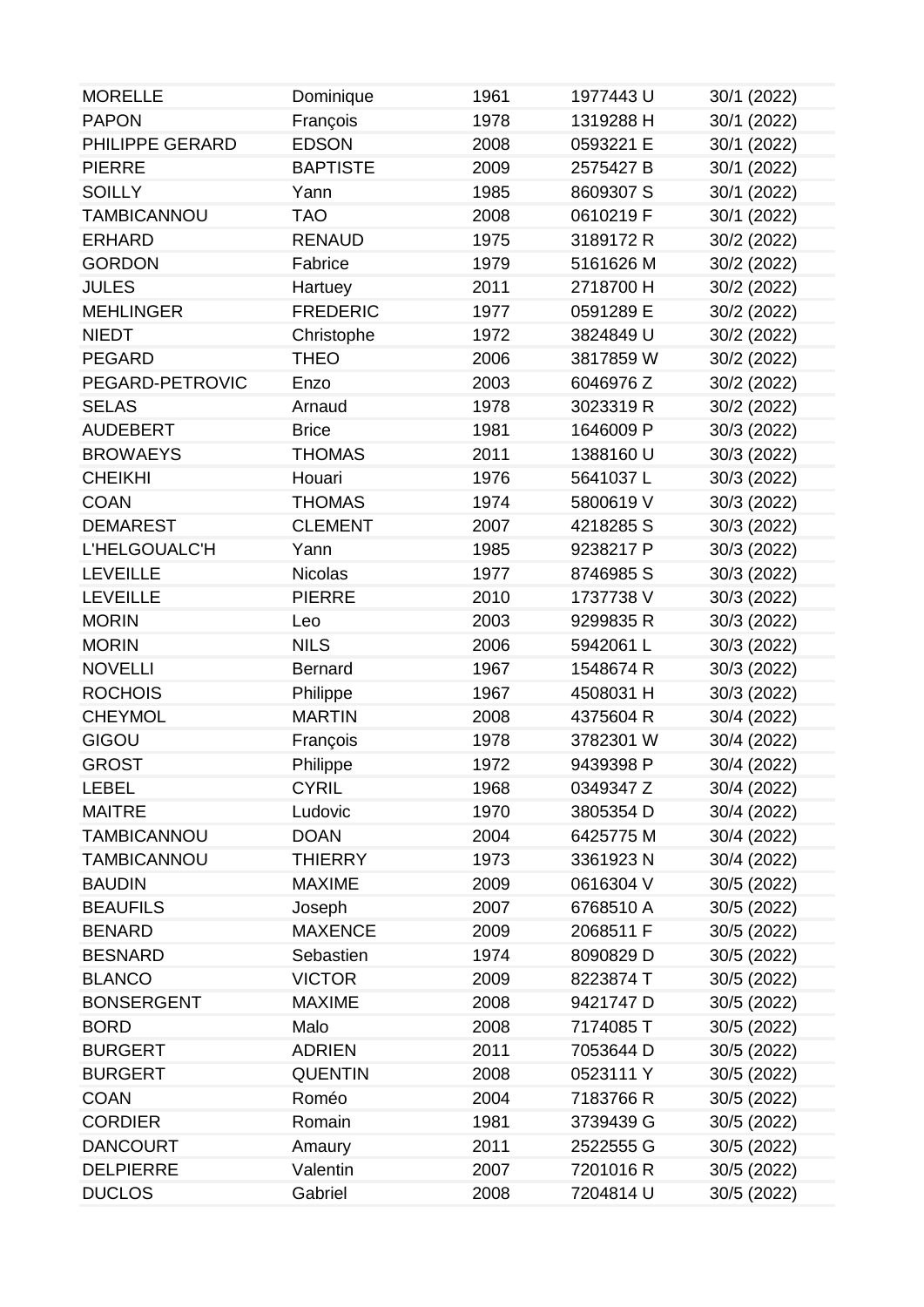| <b>ILIC</b>             | <b>MILAN</b>     | 2010 | 4038543 V | 30/5 (2022) |
|-------------------------|------------------|------|-----------|-------------|
| <b>JARDILLET</b>        | <b>KEVIN</b>     | 2007 | 0938525K  | 30/5 (2022) |
| <b>KALASZ</b>           | <b>ADAM</b>      | 2008 | 3889597 X | 30/5 (2022) |
| <b>LABROUSSE</b>        | <b>LEONARD</b>   | 2009 | 1377451 D | 30/5 (2022) |
| <b>LOUKMANDJEE</b>      | <b>HATIM</b>     | 2006 | 7377962 Y | 30/5 (2022) |
| <b>LUKS</b>             | <b>THOMAS</b>    | 1977 | 7050334 F | 30/5 (2022) |
| <b>MALDERA DE MARCO</b> | <b>ROMAIN</b>    | 2011 | 2572682 T | 30/5 (2022) |
| <b>MOUROT</b>           | Philippe         | 1949 | 5648068 D | 30/5 (2022) |
| <b>NIEDT</b>            | Mattéo           | 2006 | 7224461 Z | 30/5 (2022) |
| <b>RICHARD</b>          | <b>AUGUSTIN</b>  | 2010 | 0311312 G | 30/5 (2022) |
| <b>RIDEL</b>            | <b>LOUIS</b>     | 2011 | 0932310 E | 30/5 (2022) |
| <b>SEON</b>             | <b>JULES</b>     | 2008 | 0559065 D | 30/5 (2022) |
| <b>SOUMHI</b>           | <b>MEHDI</b>     | 1976 | 0906639 B | 30/5 (2022) |
| <b>SOUMHI</b>           | <b>SHAMS</b>     | 2010 | 0906646 J | 30/5 (2022) |
| <b>TOURNAYRE</b>        | Jules            | 2009 | 9126672 V | 30/5 (2022) |
| <b>VERMEULEN</b>        | <b>JOHANNES</b>  | 1974 | 0491665 T | 30/5 (2022) |
| <b>VIGNERON</b>         | <b>GABRIEL</b>   | 2008 | 2068513 H | 30/5 (2022) |
| <b>WALLYN</b>           | <b>OSCAR</b>     | 2008 | 7241447 M | 30/5 (2022) |
| <b>ZIEGLER</b>          | Eric             | 1979 | 1746033L  | 30/5 (2022) |
| <b>AGOSTINI</b>         | <b>MATHIEU</b>   | 2002 | 6867012 T | 40 (2022)   |
| <b>BELLESSOR</b>        | <b>ALBAN</b>     | 2004 | 9302275 T | 40 (2022)   |
| <b>BERGONZAT</b>        | <b>ANTOINE</b>   | 1982 | 0398887X  | 40 (2022)   |
| <b>BERNARD</b>          | <b>OLIVIER</b>   | 1964 | 6737401L  | 40 (2022)   |
| <b>BLAISE</b>           | Tom              | 2008 | 8540662 C | 40 (2022)   |
| <b>BONIFACE</b>         | <b>LUCAS</b>     | 2008 | 1317791 F | 40 (2022)   |
| <b>BORD</b>             | Gael             | 2008 | 7174695F  | 40 (2022)   |
| <b>CALE</b>             | <b>TERENCE</b>   | 2000 | 1783207 T | 40 (2022)   |
| <b>CHAZAL</b>           | <b>Baptiste</b>  | 2008 | 7181450Y  | 40 (2022)   |
| <b>DANIEL</b>           | Florent          | 1974 | 5059863 A | 40 (2022)   |
| <b>DARBOIS</b>          | Laurent          | 1958 | 8716316 F | 40 (2022)   |
| <b>DAVID</b>            | <b>GAUTIER</b>   | 1993 | 1749093 M | 40 (2022)   |
| DEL POZO                | J pierre         | 1940 | 5630349 U | 40 (2022)   |
| <b>ENGELBERG</b>        | Philippe         | 1959 | 4447258 A | 40 (2022)   |
| <b>GAUTHIER</b>         | <b>ANTON</b>     | 2008 | 0759677K  | 40 (2022)   |
| <b>GEORGET</b>          | hugo             | 2009 | 3788668 S | 40 (2022)   |
| GIGOU                   | <b>THIBAULT</b>  | 2009 | 0517116 G | 40 (2022)   |
| <b>GROST</b>            | Vincent          | 2004 | 7207966 V | 40 (2022)   |
| <b>GUILBERT</b>         | <b>LOUIS</b>     | 2010 | 0758461N  | 40 (2022)   |
| <b>HARIM</b>            | Jad              | 2007 | 3792704 D | 40 (2022)   |
| LABERY-GALHARDO         | <b>MATEO</b>     | 2009 | 0918026 D | 40 (2022)   |
| <b>MAHJOUB</b>          | <b>ELYES</b>     | 2007 | 0593093 R | 40 (2022)   |
| <b>MALDERA</b>          | <b>ALEXANDRE</b> | 1976 | 1017801 E | 40 (2022)   |
| <b>MARGUERITAT</b>      | <b>LOUP</b>      | 2006 | 1040759 J | 40 (2022)   |
| <b>PAILLARD</b>         | <b>VICTOR</b>    | 2009 | 1484332 D | 40 (2022)   |
| <b>PERDRIX</b>          | <b>Bruno</b>     | 1967 | 0212122 S | 40 (2022)   |
| <b>PORTAL</b>           | <b>CONSTANT</b>  | 2008 | 1775182 V | 40 (2022)   |
| <b>REBMEISTER</b>       | Claude           | 1964 | 9372045 E | 40 (2022)   |